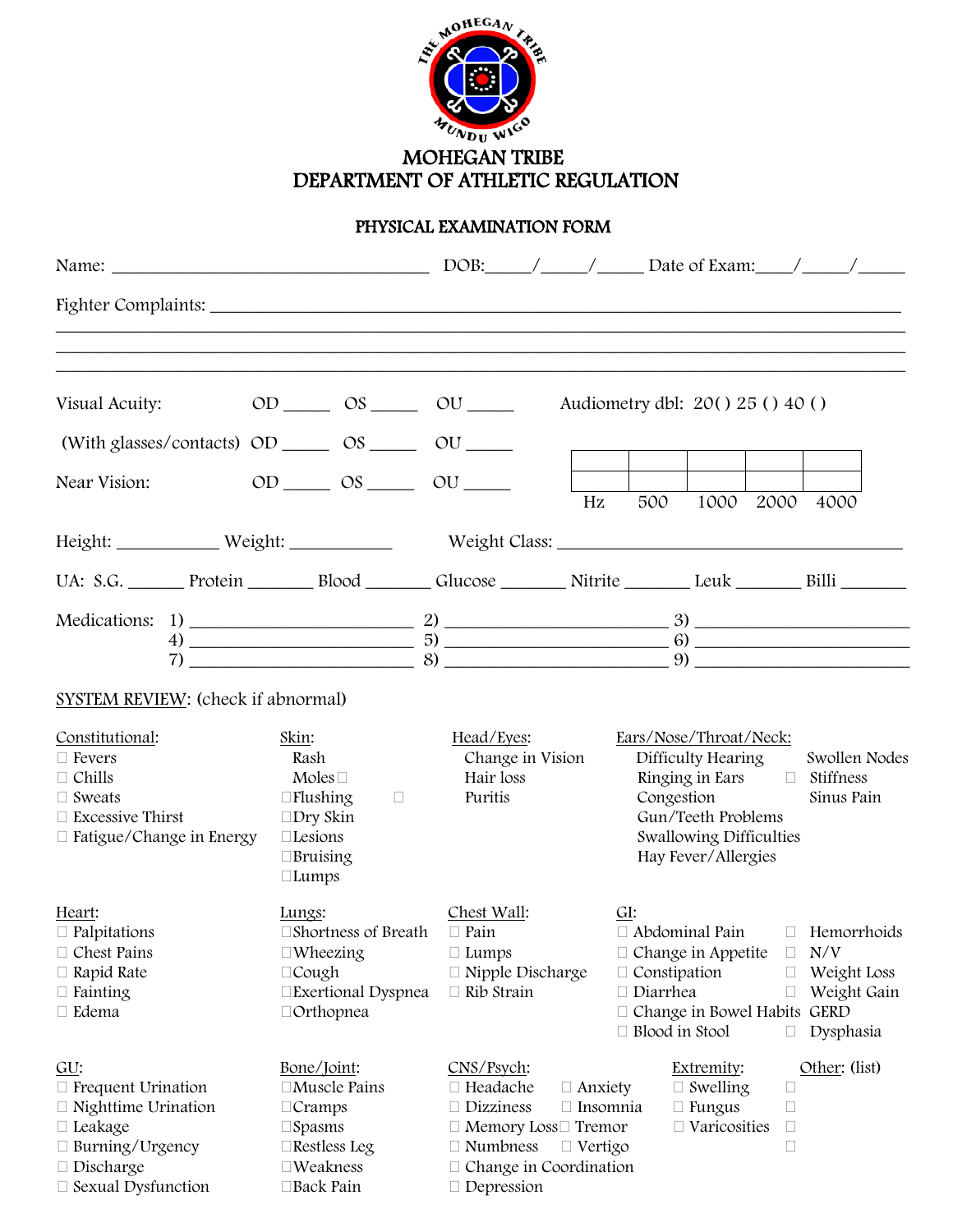### Page 2 Name:\_\_\_\_\_\_\_\_\_\_\_\_\_\_\_\_\_\_\_\_\_\_\_\_\_\_\_\_\_\_\_\_ PHYSICAL EXAMINATION FORM

| Vital Signs:                           | B/P        |                                    |      |                                                                                                                       | PULSE | RESP.                                                                                                                                                                                                                               |      | TEMP                                                                                                                 |
|----------------------------------------|------------|------------------------------------|------|-----------------------------------------------------------------------------------------------------------------------|-------|-------------------------------------------------------------------------------------------------------------------------------------------------------------------------------------------------------------------------------------|------|----------------------------------------------------------------------------------------------------------------------|
| HEENT:                                 | $n$ ./neg. |                                    | Abn. | Comments:                                                                                                             |       | nl/neg.<br>Back:                                                                                                                                                                                                                    | Abn. | Comments:                                                                                                            |
| PERL/EOMI                              | $\Box$     | $\Box$                             |      | <u> 1989 - Johann Barn, mars eta bainar e</u>                                                                         |       | Curvature<br>$\Box$                                                                                                                                                                                                                 |      | <u> 1980 - Johann John Stein, markin fan it ferstjer fan it ferstjer fan it ferstjer fan it ferstjer fan it fers</u> |
| TM                                     | $\Box$     | Ш                                  |      |                                                                                                                       |       | CVA Tenderness□                                                                                                                                                                                                                     |      |                                                                                                                      |
| Turbinates                             |            |                                    |      |                                                                                                                       |       |                                                                                                                                                                                                                                     |      |                                                                                                                      |
|                                        |            | $\Box$                             |      |                                                                                                                       |       |                                                                                                                                                                                                                                     |      |                                                                                                                      |
| Throat                                 | $\Box$     | Ш                                  |      | <u> 1989 - Johann Barbara, martin a</u>                                                                               |       | Chest/Breast:                                                                                                                                                                                                                       |      |                                                                                                                      |
| <b>Nodes</b>                           | $\Box$     | □                                  |      | the control of the control of the control of the control of                                                           |       | Masses $\square$<br>$\Box$                                                                                                                                                                                                          |      |                                                                                                                      |
| <b>Bruits</b>                          | П          | $\Box$                             |      | <u> 1989 - Johann Barbara, martin amerikan basar da</u>                                                               |       | Dimpling<br>$\Box$                                                                                                                                                                                                                  |      |                                                                                                                      |
| Thyroid                                | П          | $\Box$                             |      |                                                                                                                       |       | Discharge□<br>$\Box$                                                                                                                                                                                                                |      |                                                                                                                      |
| <b>JVD</b>                             | $\Box$     | $\Box$                             |      | <u> 1990 - Johann Barbara, martin amerikan basar da</u>                                                               |       | Deferred□                                                                                                                                                                                                                           |      |                                                                                                                      |
| <b>Axillary Nodes</b>                  |            | $\square$<br>$\square$             |      | the control of the control of the control of the control of                                                           |       |                                                                                                                                                                                                                                     |      |                                                                                                                      |
| Nystagmus                              | $\Box$     | $\Box$                             |      |                                                                                                                       |       | Genitalia:                                                                                                                                                                                                                          |      |                                                                                                                      |
|                                        |            |                                    |      |                                                                                                                       |       | External                                                                                                                                                                                                                            |      |                                                                                                                      |
|                                        |            |                                    |      |                                                                                                                       |       | П                                                                                                                                                                                                                                   |      |                                                                                                                      |
| Lungs:                                 |            |                                    |      |                                                                                                                       |       | Testicular Mass□                                                                                                                                                                                                                    |      |                                                                                                                      |
| <b>CTA</b>                             | $\Box$     | $\mathbf{L}$                       |      |                                                                                                                       |       | Hernia <sup>[11]</sup><br>$\Box$                                                                                                                                                                                                    |      |                                                                                                                      |
|                                        |            |                                    |      |                                                                                                                       |       | Lesions $\square$<br>$\Box$                                                                                                                                                                                                         |      |                                                                                                                      |
| Heart:                                 |            |                                    |      |                                                                                                                       |       | Rectal $\square$<br>$\Box$                                                                                                                                                                                                          |      |                                                                                                                      |
| Rate                                   | П          | Ш                                  |      | <u> 1989 - Johann Barbara, martxa alemaniar a</u>                                                                     |       | Deferred□                                                                                                                                                                                                                           |      |                                                                                                                      |
| Rhythm                                 |            | □                                  |      |                                                                                                                       |       |                                                                                                                                                                                                                                     |      |                                                                                                                      |
| M/G/R                                  | $\Box$     | $\Box$                             |      |                                                                                                                       |       | Pelvic:                                                                                                                                                                                                                             |      |                                                                                                                      |
|                                        |            |                                    |      |                                                                                                                       |       |                                                                                                                                                                                                                                     |      |                                                                                                                      |
| Ectopy                                 | $\Box$     | П                                  |      |                                                                                                                       |       | Masses $\square$<br>$\Box$                                                                                                                                                                                                          |      |                                                                                                                      |
|                                        |            |                                    |      |                                                                                                                       |       | Lesions $\square$<br>$\Box$                                                                                                                                                                                                         |      | the control of the control of the control of the control of the control of                                           |
| Abdomen:                               |            |                                    |      |                                                                                                                       |       | Ovaries:<br>$\Box$                                                                                                                                                                                                                  |      |                                                                                                                      |
| Soft                                   | П          | □                                  |      |                                                                                                                       |       | Cervix □<br>$\Box$                                                                                                                                                                                                                  |      |                                                                                                                      |
| <b>NT</b>                              | $\Box$     | Ш                                  |      | the control of the control of the control of the control of the control of                                            |       | Deferred/NA                                                                                                                                                                                                                         |      |                                                                                                                      |
| <b>ND</b>                              | Н          | Ш                                  |      |                                                                                                                       |       |                                                                                                                                                                                                                                     |      |                                                                                                                      |
| Masses                                 | П          | $\Box$                             |      |                                                                                                                       |       | Ext./Mus/Skel:                                                                                                                                                                                                                      |      |                                                                                                                      |
| Organomegaly                           |            | Ш                                  |      | the control of the control of the control of the control of                                                           |       | $C/C/E \Box$<br>$\Box$                                                                                                                                                                                                              |      |                                                                                                                      |
|                                        |            |                                    |      | the control of the control of the control of the control of the control of                                            |       |                                                                                                                                                                                                                                     |      |                                                                                                                      |
| Hernia                                 |            | $\Box$                             |      | the control of the control of the control of the control of                                                           |       | Onychomycosis□                                                                                                                                                                                                                      |      | the control of the control of the control of the control of the control of                                           |
| Weight                                 | $\Box$     | $\Box$                             |      |                                                                                                                       |       | Varicose Veins□□                                                                                                                                                                                                                    |      | the control of the control of the control of the control of the control of                                           |
|                                        |            |                                    |      |                                                                                                                       |       | Pulses<br>$\Box$<br>$\Box$                                                                                                                                                                                                          |      |                                                                                                                      |
| Skin:                                  |            |                                    |      |                                                                                                                       |       | Joints<br>$\Box$<br>$\Box$                                                                                                                                                                                                          |      |                                                                                                                      |
| Lesions/Herpes                         |            | $\Box$                             |      | <u> 1989 - Johann Barbara, martxa alemaniar a</u>                                                                     |       | $Muscles\Box$                                                                                                                                                                                                                       |      |                                                                                                                      |
| Rash                                   | $\Box$     | $\Box$                             |      | the control of the control of the control of the control of                                                           |       |                                                                                                                                                                                                                                     |      |                                                                                                                      |
| Alopecia $\Box$                        |            | $\Box$                             |      | <u> 1989 - Johann Barn, mars ann an t-Amhain Aonaich an t-Aonaich an t-Aonaich an t-Aonaich an t-Aonaich an t-Aon</u> |       | Neuro: □<br>$\Box$                                                                                                                                                                                                                  |      | <u> 1989 - Johann Barbara, martxa alemaniar a</u>                                                                    |
| Scars/Tatoos □                         |            | $\Box$                             |      |                                                                                                                       |       | Appearance $\square$                                                                                                                                                                                                                |      |                                                                                                                      |
|                                        |            |                                    |      |                                                                                                                       |       |                                                                                                                                                                                                                                     |      |                                                                                                                      |
| Tests: (Complete if Results Available) |            |                                    |      |                                                                                                                       |       |                                                                                                                                                                                                                                     |      |                                                                                                                      |
| EKG:                                   |            |                                    |      |                                                                                                                       |       | CT Brain                                                                                                                                                                                                                            |      |                                                                                                                      |
|                                        | $\Box$     | $\mathcal{L} \subset \mathbb{R}^n$ |      |                                                                                                                       |       | $\Box$                                                                                                                                                                                                                              |      |                                                                                                                      |
| HIV:                                   | $\Box$     | $\Box$                             |      | Date:                                                                                                                 |       | MRI Brain<br>$\Box$                                                                                                                                                                                                                 |      | Date:                                                                                                                |
| $HepBsAg$ $\Box$                       |            |                                    |      |                                                                                                                       |       |                                                                                                                                                                                                                                     |      |                                                                                                                      |
| $\text{HepC}$ Ab $\Box$                |            | $\Box$                             |      |                                                                                                                       |       |                                                                                                                                                                                                                                     |      |                                                                                                                      |
|                                        |            |                                    |      |                                                                                                                       |       | Comments:                                                                                                                                                                                                                           |      |                                                                                                                      |
|                                        |            |                                    |      |                                                                                                                       |       | ,我们也不能在这里的人,我们也不能在这里的人,我们也不能在这里的人,我们也不能在这里的人,我们也不能在这里的人,我们也不能在这里的人,我们也不能在这里的人,我们也                                                                                                                                                   |      |                                                                                                                      |
|                                        |            |                                    |      |                                                                                                                       |       |                                                                                                                                                                                                                                     |      |                                                                                                                      |
|                                        |            |                                    |      |                                                                                                                       |       |                                                                                                                                                                                                                                     |      |                                                                                                                      |
|                                        |            |                                    |      |                                                                                                                       |       | The above fighter is: _________ is NOT: ________ medically cleared to participate                                                                                                                                                   |      |                                                                                                                      |
| (Must be signed by an MD/DO)           |            |                                    |      |                                                                                                                       |       |                                                                                                                                                                                                                                     |      |                                                                                                                      |
|                                        |            |                                    |      |                                                                                                                       |       | Physician Name (Print): ________________________________, MD/DO Signature: ___________________________________                                                                                                                      |      |                                                                                                                      |
|                                        |            |                                    |      |                                                                                                                       |       |                                                                                                                                                                                                                                     |      |                                                                                                                      |
|                                        |            |                                    |      |                                                                                                                       |       | Address: <u>Address:</u> Address: Address: Address: Address: Address: Address: Address: Address: Address: Address: Address: Address: Address: Address: Address: Address: Address: Address: Address: Address: Address: Address: Addr |      |                                                                                                                      |
|                                        |            |                                    |      |                                                                                                                       |       |                                                                                                                                                                                                                                     |      |                                                                                                                      |
|                                        |            |                                    |      |                                                                                                                       |       |                                                                                                                                                                                                                                     |      |                                                                                                                      |